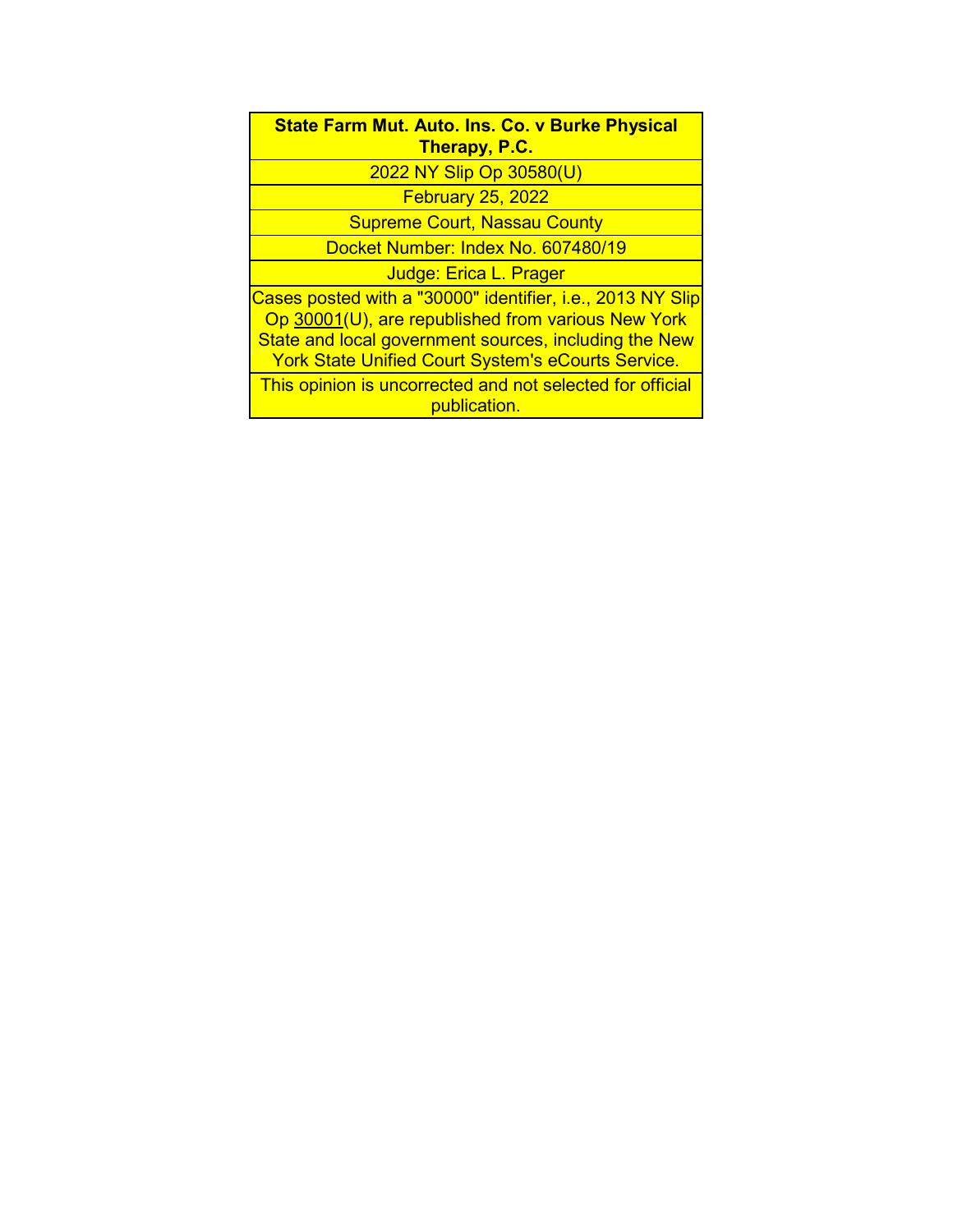# SUPREME COURT OF THE STATE OF NEW YORK

# PRESENT: ERICA L. PRAGER, J.S.C.

# --------------- - ------------------------------------------------------X STATE FARM MUTUAL AUTOMOBILE INSURANCE COMPANY and STATE FARM FIRE AND CASUALTY COMPANY,

--------------------------------------------------------------------·-x

Plaintiff,

COUNTY OF NASSAU

*-against-*

#### BURKE PHYSICAL THERAPY, P.C.,

Defendant.

#### !AS/TRIAL PART 20

Motion Seq.: 005 Submission Date: 02/01/22

**Index No.: 607480/19** 

#### **DECISIONAND ORDER**

#### Papers Numbered

| 1(a) |
|------|
| 1(b) |
| 1(c) |
| 1(d) |
| 1(e) |
| 1(f) |
| 2.   |
|      |
|      |

#### **PRELIMINARY STATEMENT**

Upon the foregoing papers, the plaintiff moves for an Order: (i) pursuant to CPLR § § 3025(b) and (c) granting plaintiffs' application to amend the complaint to reflect the amount in dispute as \$154,877.05 to conform to the evidence, and to deem the amended complaint served *nunc pro tune*  upon defendant; and (ii) pursuant to CPLR 3212 granting plaintiffs summary judgment based upon defendant's failure to provide requested additional documentary verification to plaintiffs within 120 days pursuant 11 NYCRR 65-3.5(0).

[\* 1]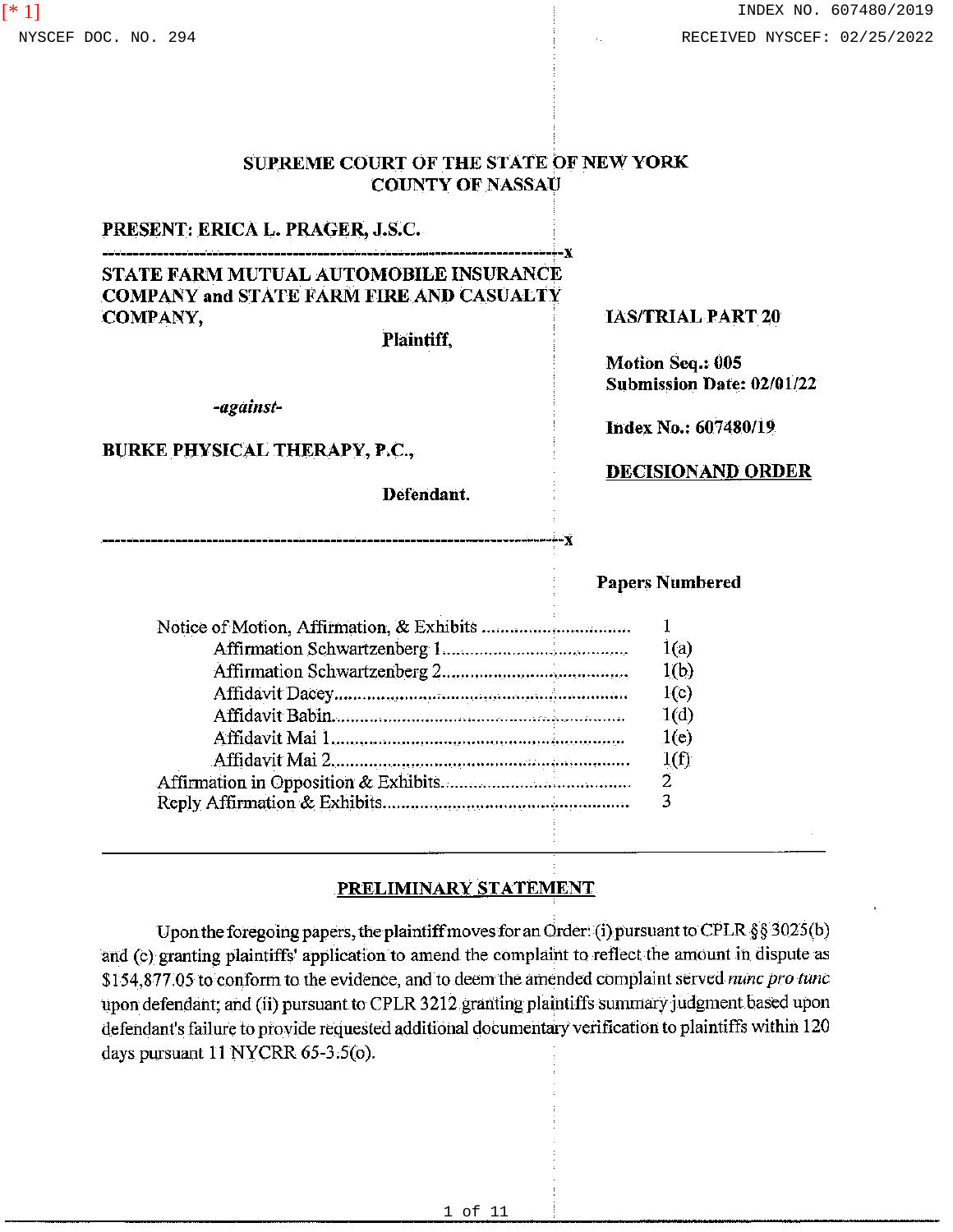#### **BACKGROUND**

This is an action for a, declaratory judgment, in which plaintiffs STATE FARM MUTUAL AUTOMOBILE INSURANCE COMPANY and STATE FARM FIRE AND CASUALTY COMPANY (together "STATE FARM'') seek a declaration that they are not obligated to reimburse defendant BURKE PHYSICAL THERAPY, P.C., ("BURKE") for healthcare services purportedly rendered to STATE FARM's insureds and billed to STATE FARM pursuant to the No-Fault law and implementing regulations.

STATE FARM commenced this action on June 3, 2019 with the electronic filing of the Summons and Verified Complaint (the "Complaint"). In its Complaint, STATE FARM alleges that from April through September of 2018, BURKE submitted a total of 468 bills to STATE FARM in the total amount of \$155,921.78 for healthcare services that were allegedly rendered to 168 separate and distinct patient/assignors. Prior to seeking verification of the claims, STATE FARM states, it conducted an investigation into BURKE's billing and treatment practices. STATE FARM alleges that it had a basis to request verification, in order to detennine whether or not BURKE was eligible to collect No-Fault Benefits pursuant to 11 N.Y.C.R.R §65-3.16 and Insurance Law §5102(a)(l).

STATE FARM alleges further that after conducting an Examination Under Oath (EUO) of BURKE, STATE FARM made formal requests for written verification from BURKE in accordance with the applicable insurance policies and No-Fault Laws and regulations. Each request advised BURKE ofits obligations under 11 N.Y.C.R.R. § 65-3.5(0 ). BURKE allegedly failed and/orrefused to provide the additional written verification requested by ST ATE FARM, or to submit written proof providing reasonable justification for the failure to do so. STATE FARM alleges that with respect to each claim, STATE FARM issued a timely denial on the prescribed NF-10 form stating the reasons therefor.

The Complaint's sole cause of action seeks a declaration that, based upon BURK.E's failure to comply with its obligations under 11 N.Y.C.R.R. § 65-3.5(0), BURKE is not entitled to reimbursement for any of the claims listed therein.

Issue was joined with the filing ofBURKE's Answer on August 9, 2019. STATE FARM now moves to amend the Complaint, and to obtain summary judgment in its favor on its cause of action for declaratory relief.

-2-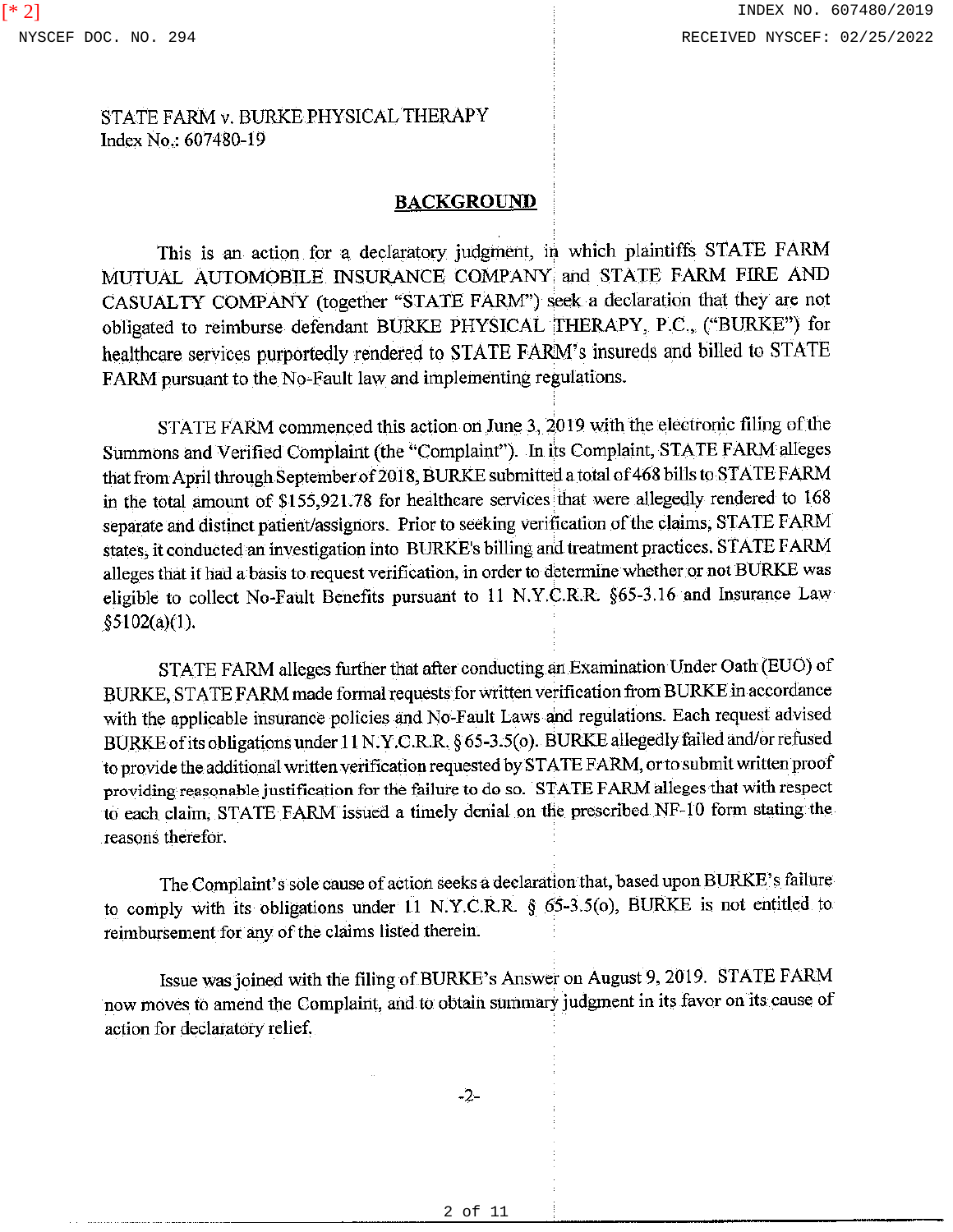### **DISCUSSION**

#### *Amend the Complaint.*

STATE FARM seeks to amend the Complaint to reflect the removal of certain duplicate or resolved bills from the claims in dispute, leaving \$154,877 .05;as the total amount at issue. BURKE stated no opposition to this portion of STATE FARM's motion. On the record presented, the Court finds that STATE FARM has demonstrated entitlement to the relief sought. See CPLR §§ 3025(b)  $\&$  (c).

#### *Summary Judgment.*

In support ofits motion for summary judgment, STA TE FARM submits, among other things:

(i) the Affidavit of Timothy Dacey, STATE F ARM's Claims Specialist (NYSCEF Doc. 54 ), attesting to STATE FARM's standard practices and procedures for handling No-Fault claims, and detailing the handling of each particular bill that is the subject of this action from the time of its receipt to its denial, including the subject bills and the date received, and the dates of STATE FARM's issuance of the related EUO notices, requests for additional verification, and denial of claim forms.

(ii) The Affidavits of Josh Mai, STATE FARM's Claims Support Supervisor *(NYSCEF Docs. 56* & 57), attesting to the standard practices and procedures used by STATE FARM with respect to the generating and mailing of the requests for additional verification and denial of claim forms.

(iii) The Affidavit of Doug Babin, an investigator in STATE F ARM's Special Investigative Unit (NYSCEF Doc. 55), attesting to the facts and circumstances prompting the investigation into BURKE's business practices, as well as the basis for STATE FARM's seeking an EUO and additional documentary verification of the claims submitted by BURKE. Mr. Babin averred that BURKE failed to provide STATE FARM with any of the requested documentation.

(iv) the Affirmation of Joseph Schwarzenberg, Esq., STA TE F ARM's attorney *(NYSCEF Doc. 53),* attesting to his issuance of the documentary verification requests to BURKE on September 18, 2018 and October 19, 2018, and confirming the failure of BURKE to provide the documentary verification as requested.

-3-

3 of 11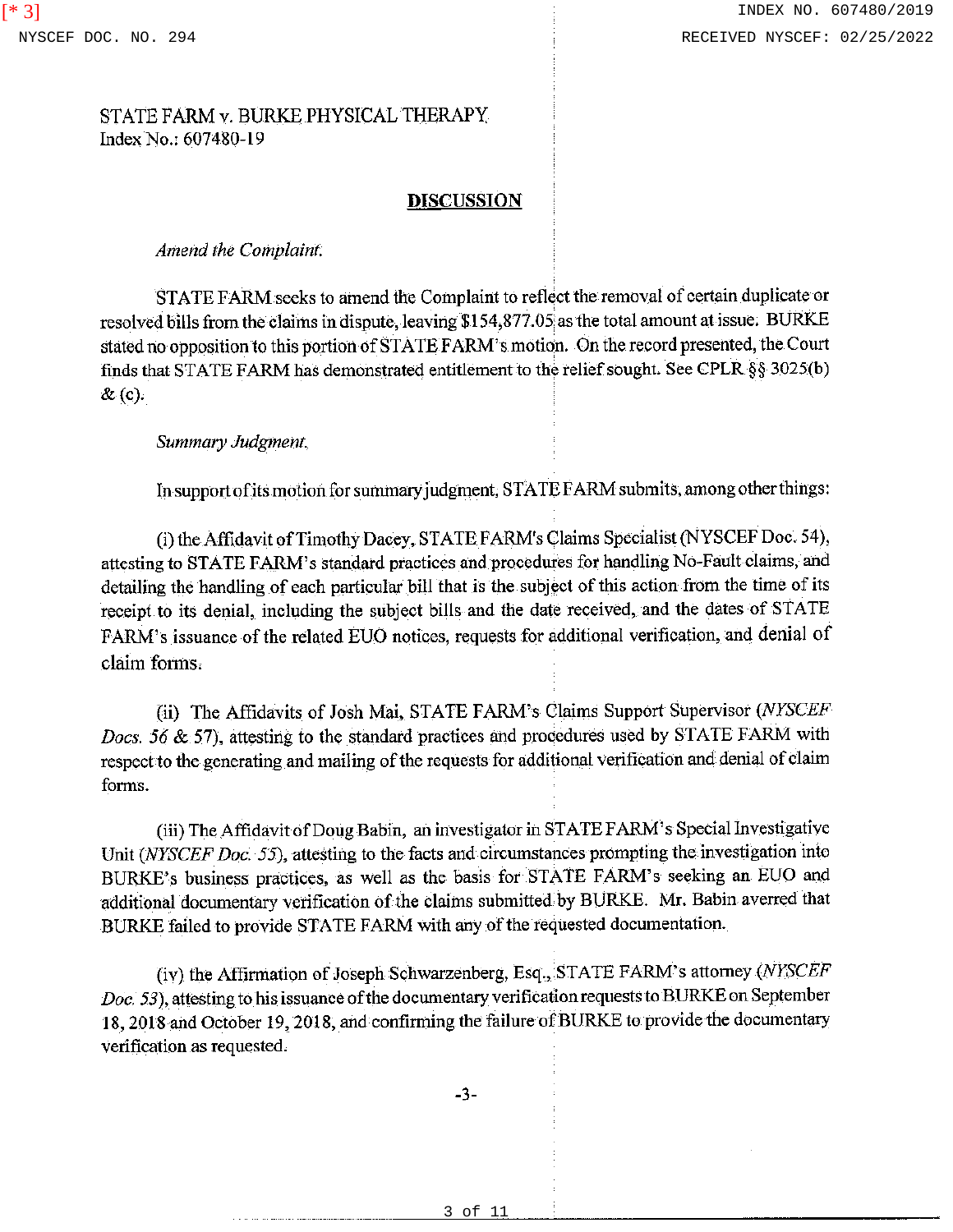In addition, STATE FARM provides copies of the verification requests *(NYSCEF Doc. 59),*  the EUO Transcript of John Nasrinpay, P.T. *(NYSCEF Doc. 60),* and the specific documentation (including verification requests, denial of claim forms, and certificates of mailing) pertaining to each of the bills that are the subject of this action *(NYSCEF Docs.· 66-233).* 

Based upon the foregoing, STATE FARM asserts that it has demonstrated BURKE's noncompliance with its obligations under 11 N.Y.C.R.R. § 65-3.5(o), and has thereby established STATE FARM's right to declaratory relief as a matter of law.

BURKE opposes the motion, based upon its contention that STATE FARM engaged in "redtape" dilatory tactics, harassment, and bad faith in processing BURKE' s claims. In BURKE' s view, despite BURKE's good faith efforts to cooperate with STATE FARM, STATE FARM denied BURK.E's claims without any basis in law or fact.

BURKE argues that STATE FARM cannot sustain its *primafacie* burden on a motion for summary judgment because it failed to establish that STATE FARM complied with the No-Fault regulations when it denied BURKE's claims. In particular, BURKE contends that: (i) STATE FARM's additional verification requests for claims subject to the EUO were untimely; (ii) STATE FARMS documentary verification requests, whether or not the claims were subject to the EUO, constituted "post-EUO verification requests,"which effectively extend the EUO, and which are not recognized by the No-Fault regulations; (ii) STATE FARM's documentary verification requests were improper; (iii) BURK.E's actions in response to STATE FARM's documentary verification requests comported with 11 NYCRR 65-3.5(0).

It is well settled that, under the No-Fault statutory/regulatory scheme, a no-fault insurance carrier may require an eligible injured person or that person's assignee, among other things, to execute a written proof of claim under oath, to submit to examinations under oath, and to provide any other pertinent information that may assist the carrier in determining the amount due and payable.  $11$  NYCRR  $§65-1.1$ .

The procedures and time-frames applicable to the verification ofNo-Fault claims are set forth in 11 NYSCRR §65-3.5. Subsection (a) provides that "[w]ithin 10 business days after receipt of the completed application for motor vehicle no-fault benefits (NYS fonn NF-2) or other substantially equivalent written notice, the insurer shall forward, to the parties required to complete them, those prescribed verification fonns it will require prior to payment of the initial claim." 11 NYSCRR §65- 3.S(a). Subsequent to the receipt of one or more of the completed verification forms, any additional

-4-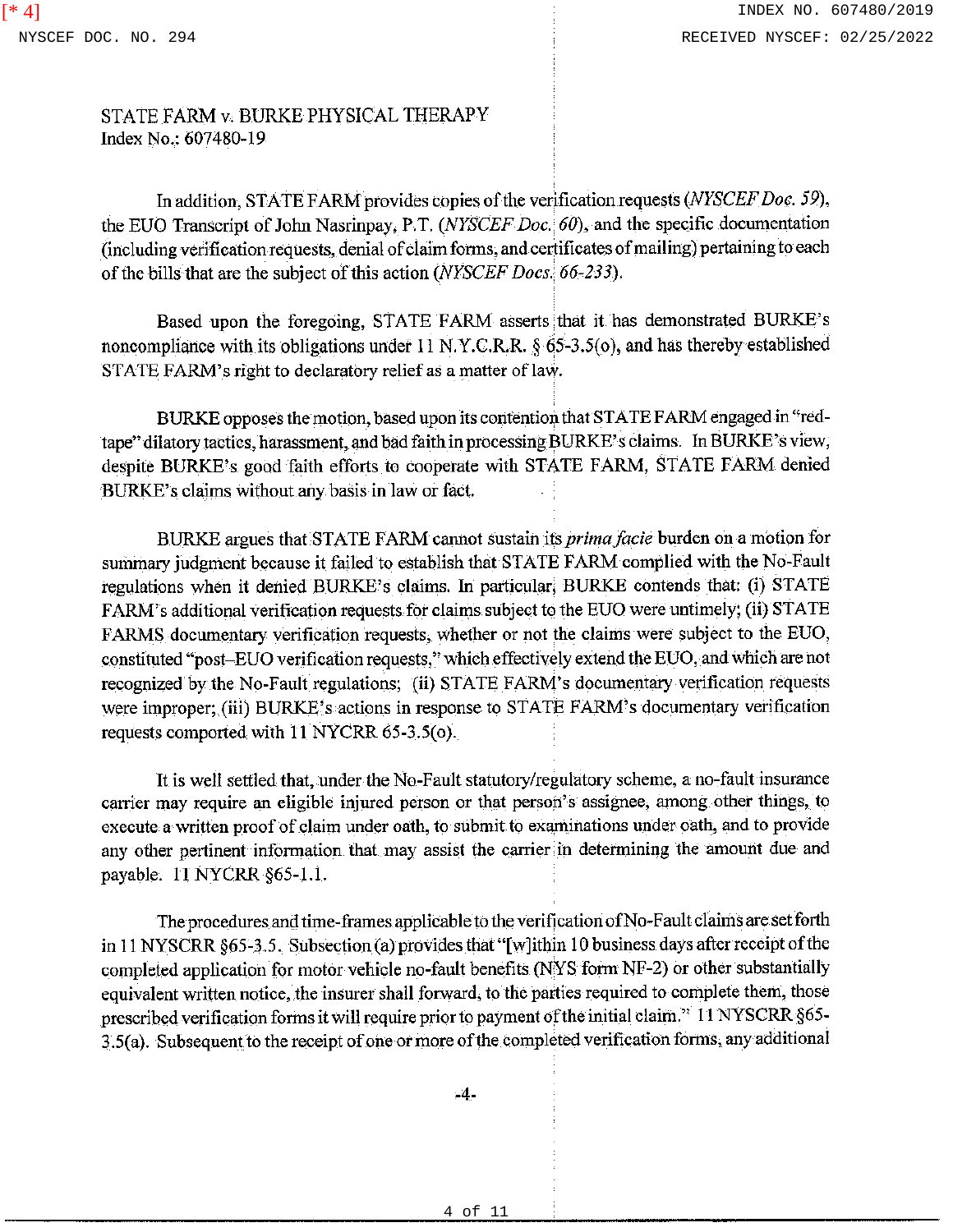verification required by the insurer to establish proof of claim must be requested within 15 business days of receipt of the prescribed verification forms. 11 NYCRR 65-3.5(b). The insurer is entitled to receive all items necessary to verify the claim directly: from the parties from whom such verification was requested. 11 NYCRR 65-3,S(c).

With respect to documentary verification sought by an insurer, 11 NYCRR 65-3.5(0) provides:

(o) An applicant from whom verification is requested shall, within 120 calendar days from the date of the initial request for verification, submit all such verification under the applicant's control or possession or written proof providing reasonable justification for the failure to comply. The insurer shall advise the applicant in the verification request that the insurer may deny the claim if the applicant does not provide within 120 calendar days from the date of the initial request either all such verification under the applicant's control or possession or written proof providing reasonable justification for the failure to comply. This subdivision shall not apply to a prescribed fonn (NF-Form) as set forth in Appendix 13 of this Title, medical examination request, or examination under oath request.

An insurer may deny the claim if, after 120 days from the initial request for verification, the applicant has not submitted all of the requested verification in the applicant's control or possession, or written proof providing reasonable justification for the failure to comply. 11 NYCRR § 65-3.8  $(b)(3)$ .

At bar, STA TE FARM has demonstrated, without contradiction, that it issued requests for additional verification commencing within 15 days of BURKE's EUO, and that BURKE did not provide the requested documents within 120 days of the initial request for same. At issue is: (i) whether STATE FARM's requests for additional verification were, as a procedural matter, timely and properly issued in accordance with the No-Fault statutory/regulatory scheme, insofar as they were not issued within 15 days of receipt of "the prescribed verification forms" in accordance with 11 NYCRR §65-3.S(b), but rather, were issued in response to-the information adduced at the EUO; (ii) whether STATE FARMS's requests for additional verification were substantively proper; that is, whether STATE FARM was entitled to request the information sought regarding BURKE's corporate structure and finances in the context of verifying the claims; and (iii) whether BURKE satisfied its obligations under 11 NYCRR §65-3.5(0), by providing a reasonable justification for the failure to comply with STATE FARM's requests for documents.

In the view of this Court, the last issue is dispositive of the instant motion. Accordingly, the Court focuses its discussion on the question of whether BURKE can be said to have provided a

-5-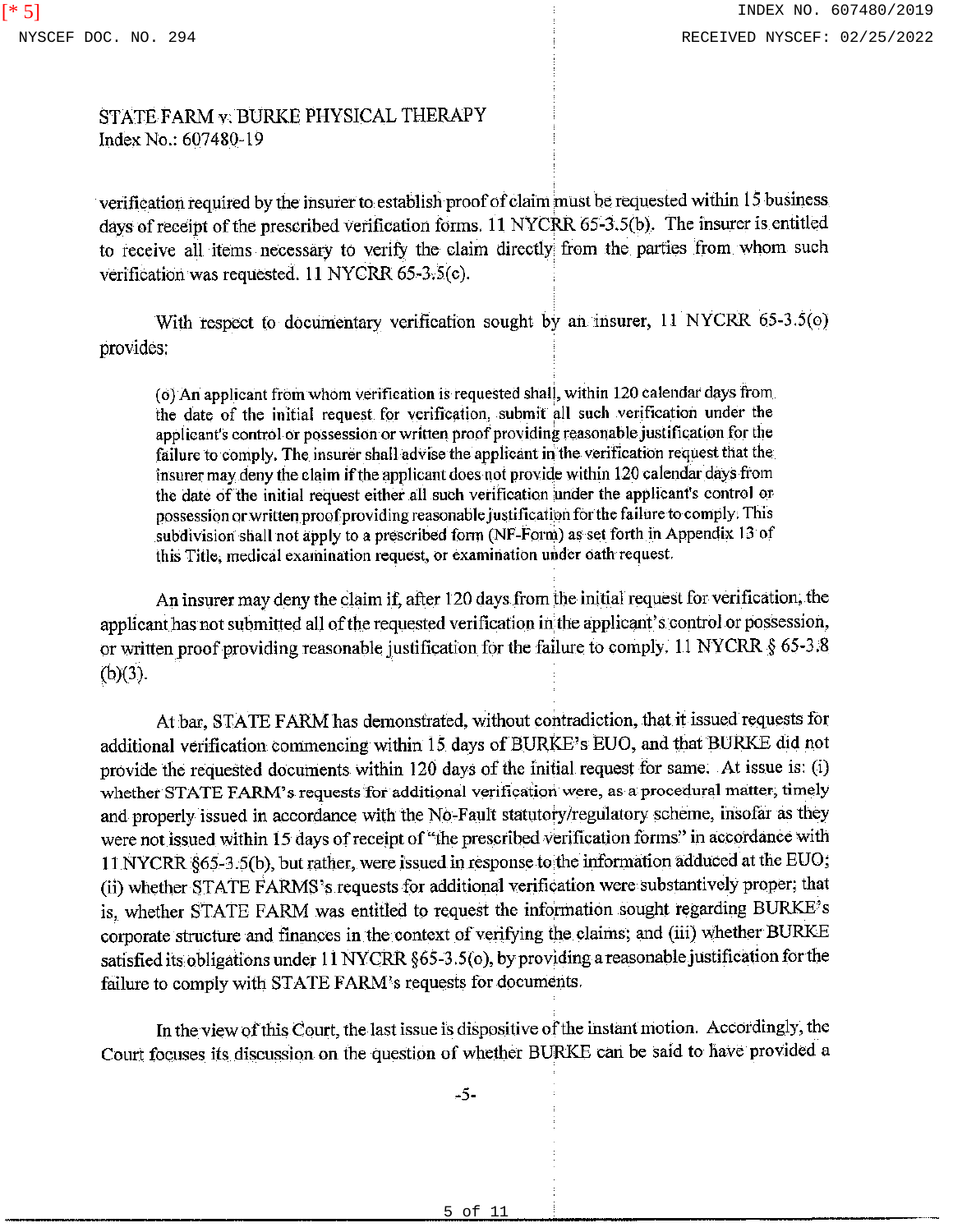reasonable justification for its failure to provide the documents sought. The issues are somewhat intertwined. That is, the reasonableness of BURKE's response depends, at least in part, on the propriety of the requests for additional verification. The analysis thus requires an examination of the substance of STATE FARM's document requests and BURKE's responses thereto.

ST ATE FARM' s initial post-EUO verification request, dated September 18, 2018 *(NYSCEF Doc. 59),* asked BURKE to produce all documents in BURKE' s possession or control that fall within the following categories:

- 1. Burke's federal and state tax returns for 2017 to the present, inc)uding any schedule K-1s, W-2s, I 099s, and quarterly payroll tax returns.
- 2. Burke's bank records for the period December I, 2017 to the present, including any statements, deposits slips and cancelled checks.
- 3. Burke's general ledgers for the period December 1, 2017 to the present, or such other documents as reflect its financial condition, payments made and payments received.
- 4. Any documents relating to or reflecting any agreement, contract, lease, deal, arrangement or understanding with any person or entity providing management, billing, collection, consulting, or administrative services to Burke during the period December i, 2017 to the present, including Expert Billing Solutions and Streamline Services.
- 5. Any documents relating to or reflecting any payment to or received from any person or entity providing management, billing, collection, consulting, or administrative services to Burke during the-period December 1, 20T7 to the present, including Expert Billing Solutions and Streamline Services.
- 6. All contracts, leases, subleases and agreements concerning Burke's operations at 941 Burke-Avenue, Bronx, New York, including the written agreement with Seo Han Medical, P.C.
- 7. All contracts, leases, subleases and agreements concerning Burke's operations at 764 Elmont Road, Elmont, New York, including the written agreement with Starmed Group, Inc.
- 8. All contracts, leases, subleases and agreements concerning Burke's operations at 2625 Atlantic Avenue, Brooklyn, New York, including the written agreement with 2625 Group, Inc.
- 9. All contracts, leases, subleases and agreements concerning Burke's operations at 152-80 Rockaway Boulevard, Jamaica, New York.
- IO. All contracts, leases, subleases and agreements concerning Burke's operations at 30-12 Jamaica Avenue, Woodhaven, New York, including the written agreement with Healthwise Medical Services, P.C.
- 11. All contracts, leases, subleases and agreements concerning Burke's operations at 424 East 147th Street, Bronx, New York, including the written agreement with 19413 Northern Boulevard, Inc.
- 12. All contracts, leases, subleases and agreements concerning Burke's operations at 5037 Broadway, New York, New York, including the written agreement with 19413 Northern Boulevard, Inc.
- 13. All contracts, leases, subleases and agreements concerning Burke's operations at 2510 Westchester Avenue, Bronx, New York, including the written agreement with 19413 Northern Boulevard, Inc.
- 14. All contracts, leases, subleases and agreements concerning Burke's operations at 90-04 Merrick Road, Merrick, New York, including any written agreement with Life Health Care Medical, P .C.
- 15. All contracts, leases, subleases and agreements concerning. Burke's operations at 2025 Davidson Avenue, Bronx, New York, including any written agreement with Seasoned Chiropractic, P.C.
- 16. All contracts, leases, subleases and agreements concerning Burke's operations at 550 Remsen Avenue, Brooklyn, New York.

-6-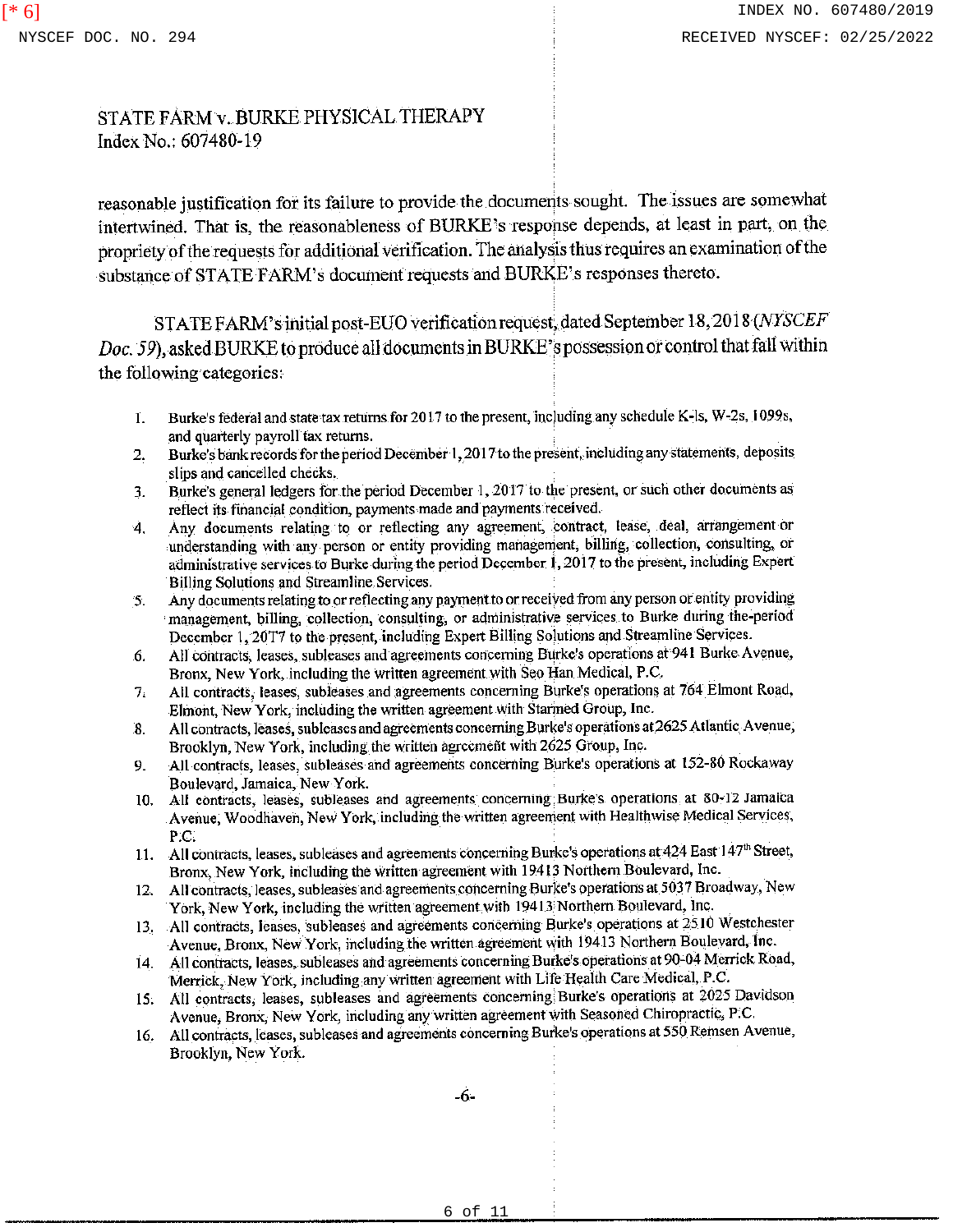17. All contracts, leases, subleases and agreements concerning Burke's operations at 1122A Coney Island Avenue, Brooklyn, New York, including the written agreement with Marina Gadaborshev/MG Chiropractic, P.C.

BURKE responded to STATE FARM's request for additional verification by letter dated October 16, 2018 *(NYSCEF Doc. 277).* Therein, BURKE objected to the post-EUO request as improper and defective as a matter of law. The letter states (in relevant part):

While an EUO has been treated by courts as a condition-precedent to coverage, the No Fault Regulations treat the EUO as a form of verification. Thus, where a carrier properly demands an examination under oath, "the verification is deemed to have been received by the insurer on the day the examination was performed." *See* 11 NYCRR 65-3.8(a)(1). The insurer has 30 days from the day the EUO is conducted to pay or deny the claim(s). Id. *See* Hospital for Joint Disease v. New York Central Mutual Fire Ins. Co., 44 A.D. 3d 903 (2 Dept 2007); 11 NYCRR 65-3.S(c); and 11 NYCRR  $65 - 3.8(a)(1)$ .

Further, please be advised that pursuant to Dynamic Med. Imaging. P.C. v. State Farm Mut. Auto. Ins. Co., *29* Misc.3d 278 (Dist. Ct., Nassau County, 2010) (Hirsh, J.), *''the regulations do not give the insurer the right to ask an assignee to produce documents relating to the corporate structure or finances of a medical provider."* Dynamic defines an EUO as a fonnal interrogation of a witness by an Attorney, specifically stating that a party may appear and give oral testimony, but a document request in connection with the requested EUO, or any other type of production is not proper.

Furthennore, State Fann's request for documentation is *<sup>1</sup> 'essentialiy a demand for pre-action*  discovery regarding a *Mallela defense. CPLR 3102(c) permits pre-action discovery only by court order and only to aid in bringing an action. Some of the documentation requested in the EUO letters [State Farm] may not be able to obtain even ifit had been requested in a dully [sic] served notice for discovery and inspection."* 

As such, we deem State Farm's unduly burdensome post EUO request for additional verification in connection with the EUO that has already been slibmitted to the carrier a nullity. The insurer had 30 days from the day the EUO was conducted to pay.or deny the claim(s), and we would hope that State Fann was guided accordingly.

(Emphasis in original.)

STATE FARM responded to BURKE's objections in its letter dated October 19, 2018. Therein, STATE FARM challenged the validity of BURKE' s objections, and reasserted its position that it is entitled to the documents sought. In their subsequent correspondence, the parties essentially reiterate the arguments articulated in their initial correspondence. fu its final response, BURKE adds:

We incorporate all our prior responses pertaining to this matter (dated October 16, 2018, October 26, 2018, November 29, 2018, December 7, 2018, December 28, 2018, February 26,2019, and April 16, 2019), and reiterate all our previously articulated pbjections accordingly.

For the reasons stated in those responses, it goes without saying that Burke Physical has complied with STATE FARM's verifications requests insofar as said requests complied with the

-7-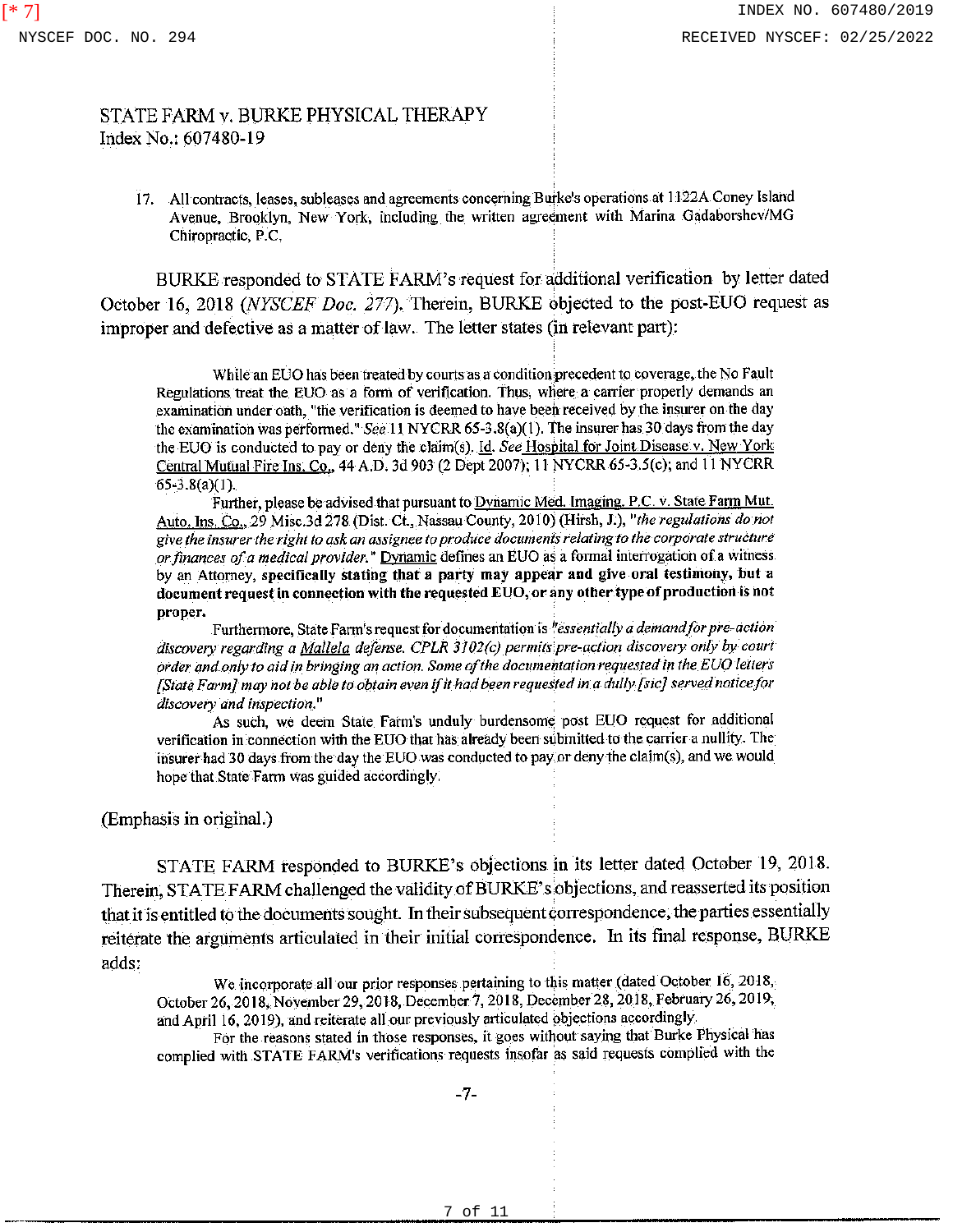No-Fault Regulations. Burke Physical, of course, is under no legal obligation to respond to requests from STATE FARM that flaunt the No-Fault Regulations. ·

STATE FARM is wrong as to the burdens set forth in the No-Fault Regulations and which party must still meet them. Upon completing its EUO on September 14, 2018, Burke Physical fulfilled its burden to timely respond to ST A TE F ARM's verification requests that were pennitted by the No-Fault Regulations. The burden then shifted to STATE FARM to pay or deny Burke Physical's claims within 30 days of the EUO-- a burden STATE FARM failed to meet. As the Court of Appeals acknowledged on this point, "[t]o string out belated and extra bites at the apple is, on the present state of the law, inherently contradictory and unfounded under the statutes, regulations and policies that pertain to and govern this dispute, and we should not countenance such practices on the state of this record and these regulations and statutes." *Presbyterian Hosp.* v., *Md Cas. Co.,* 90 N. Y .2d 274, 286 (1997). Allowing an insurer to make verification requests beyond the ones pennitted by the Regulations would thus be unfounded and will not be sanctioned, as it unmistakably costitutes belated and extra bites at the apple by STATE FARM.

In the instant motion, STATE-FARM asserts that its request for verification was justified and proper. The basis for requesting such documentation is set forth in the Affidavit of Doug Babin, STATE FARM's investigator *(NYSCEF Doc. 55)*. As explained in detail therein, the inquiry into BURKE's business practices raised questions regarding BURKE' s right to be compensated for health care services rendered to STATE FARM insureds. The EUO of BURKE was sought: (i) to verify that the billed services were medically necessary; (ii) to confirm the appropriateness of the billing codes and corresponding charges submitted by Burke; and (iii) to verify that BURK.E's services were provided pursuant to arrangements with others that comply with New York State licensing laws. Mr. Babin states that the EUO of John Nasrinpay, P.T. (BURKE's owner) did not resolve STATE FARM's questions, but rather raised further questions. Accordingly, Mr. Babin states, the documentary verification was requested from BURKE to confirm that BURKE had standing to receive payment of assigned No-Fault benefits, and that BURKE operated in compliance with New York State licensing requirements.

STATE FARM's counsel explains that a professional corporation must comply with New York State or local licensing requirements in order to have standing to collect No-Fault benefits. 11 NYCRR §65-3.16(a)(12). In the case of *State Farm Mut. Auto. Ins. Co. v Mallela*, 4 N.Y.3d 313 (2005), the Court of Appeals held that an insurer may withhold payrnerit for medical services provided by a professional corporation when there is willful and material failure to abide by licensing and incorporation statutes. *Id,* at 321. Under New York law, a medical corporation must be solely owned and controlled by physicians. See Business Corporation Law§§ 1503, 1507, 1508, and Education Law  $\S$  6507. Thus, a corporate provider that is not solely owned and controlled by physicians is not eligible for No-Fault insurance reimbursements. *Id.* See also *Andrew Carothers*, *MD., P.C. v Progressive Ins. Co.,* 33 NY3d 389 (2019). Insofar as STATE FARM's investigation

-8-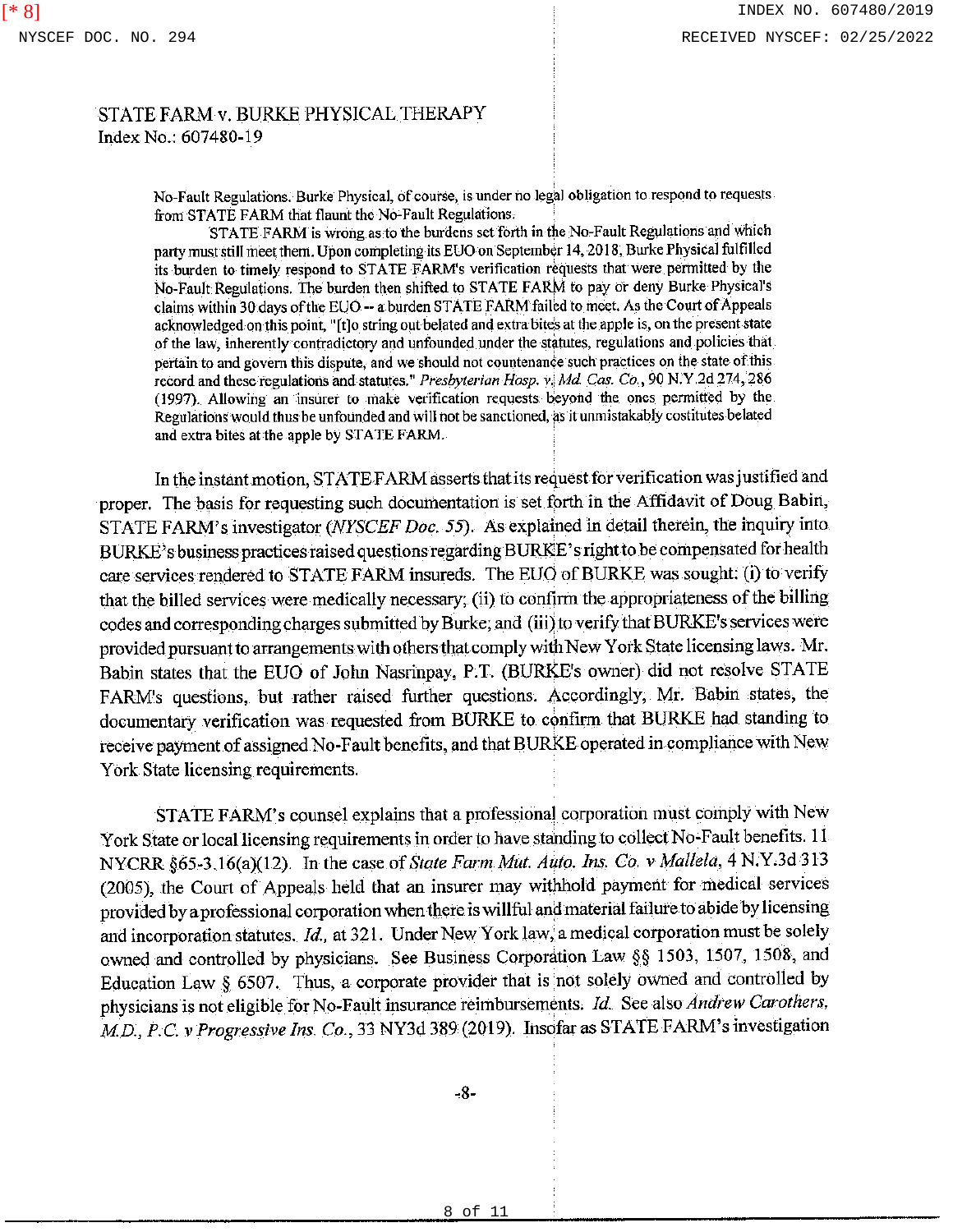raised questions in this regard, STATE FARM asserts that it was entitled to further inquiry into BURK.E's corporate documents and finances.

In opposition, BURKE's counsel asserts that STATE FARM's requests for verification improperly sought financial and corporate documents from BURKE, including tax returns, bank statements, and leases, that were unrelated to the verification of any of the claims. Relying upon the decision in *Dynamic Med. Imaging. P.C. v. State Farm Mut. Auto. Ins. Co.*, 29 Misc.3d 278 (Dist. Ct., Nassau County, 2010), BURKE contends that the request for such documents is not authorized in the context of the No-Fault regulatory scheme, which was,designed to promote the expeditious resolution of claims. Rather, BURKE asserts, the production of such documents is appropriately sought, if at all, in the context of pre-trial discovery, either in a provider's action for reimbursement, or in a declaratory judgment action brought by the insurer. Moreover, BURKE asserts that, as a factual matter, STATE FARM has not established a sufficient basis for its purported *Malella* defense to justify the broad and extensive discovery sought.

The Court has reviewed the extensive case law cited by the parties in support of their respective positions. Most of the decisions cited are from Courts of first impression, and articulate general principles or present factual contexts not applicable here. The parties have presented, and the Court has found, no controlling authority that provides a definitive answer to the precise question at issue in this case - that is, the extent to which an insurer that believes it has a sound basis for a *Malella* defense may seek documents supporting that defense at the verification stage of a claim. Cases reviewed by the Court vary in their outcome and rationale, or avoid the question altogether.

Notably, these two parties, STATE FARM and BURKE, have engaged in essentially the same dispute in other fora. That is, in other cases, with respect to other claims, STATE FARM has sought summary judgment based upon the ''outstanding verification defense" -that BURKE failed to provide the documents sought pursuant to a request for verification of the claims at issue therein. In those cases, STATE FARM's requests for documentary verification, and BURKE's responses thereto, appear to mirror the ones at issue here, and were supported by the same arguments as were articulated here. The cases went both ways. See *Burke Physical Therapy. PC v State Farm Mut. Auto. Ins. Co .•* 2021 NY Slip Op 50624(U); *Burke 2 Physical Therapy, P.* C., *a/a/o Echevarria-Rosa v State Farm Mut. Auto. Ins. Co. PIP/BJ Claims,* Index Na.: CV-743482-19 *(NYSCEF Doc. 292); Burke 2 Physical Therapy, P.C., a/a/o Simmons v State Farm Mut. Auto. Ins. Co. Index No.* CV-730313-19/KI *(NYSCEF Doc, 292).* The extent to which the outcome and rationale were based upon the particular facts or procedural posture of the case is not clear.

-9-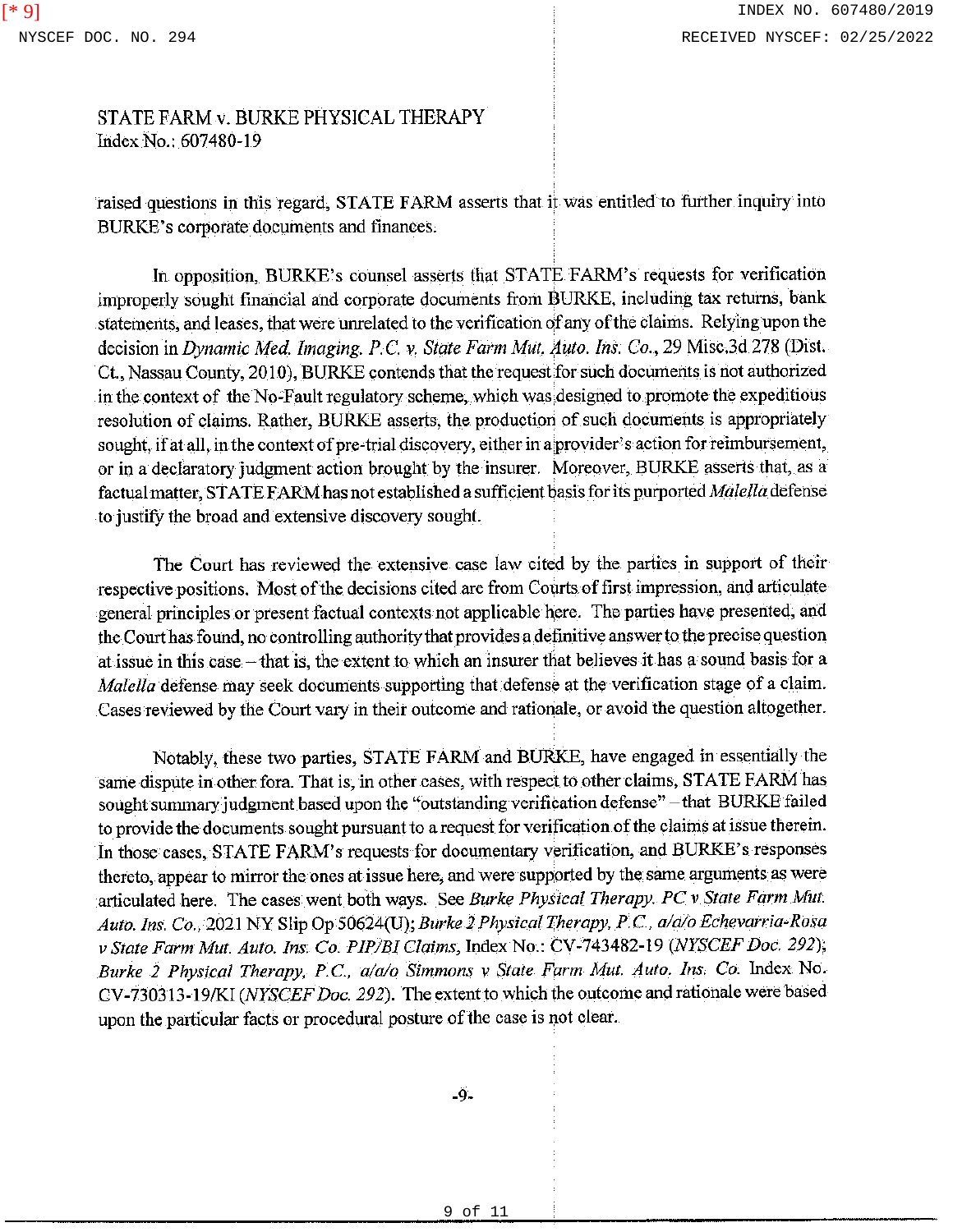In this Court's view, only one conclusion can be drawn-that on the precise question at issue here, the law is unsettled. To the extent that the Court finds one position more persuasive than the other, the Court is of the opinion that for purposes of the determination herein, it is of no import. What matters is the reasonableness of BURKE's justification for refusing to provide the documents sought. In the absence of a clear answer as to whether or not STATE FARM was entitled to obtain the numerous documents sought at the verification stage of the claims, the Court cannot find, as a matter of law, that BURKE's justification was unreasonable. Accordingly, the Court cannot find, as a matter of law, that BURKE failed to satisfy its obligation under 11 NYCRR 65-3.5(0) to offer, within 120 days, "written proof providing reasonable justification for the failure to comply." The Court thus finds that, on the record presented, STATE FARM has failed to meet its burden to establish a right to disclaim coverage. See *TAM Medical Supply Corp.* v *Tri State Consumers Ins. Co.,* 57 Misc 3d 133(A) (App Term, 2d Dept., 2d, !Ith & 13th Jud. Dists. 2017).

It appears that ST A TE FARM may have proceeded to; seek declaratory relief on the basis of an outstanding verification defense, rather than on its potential *Malella* defense, in Order to expedite judgment, and because summary judgment might be unavailable on the *Malella* defense, particularly without the documentation sought. The Court is not inclined to short-circuit the process of determining entitlement to declaratory relief, particularly in view of the potentially broad and farreaching impact of such a determination. To the extent that STATE FARM believes that it has a viable *Ma/el/a* defense, nothing in this decision precludes STATE FARM from seeking discovery in the context of this declaratory judgment action, or proceeding to litigate the central issue underlying this case; that is, whether ST ATE FARM is entitled to disclaim coverage on the basis that BURKE was not in compliance with the applicable licensing and incorporation statutes.

# **CONCLUSION**

The Court has considered the remaining contentions of the parties and finds that they do not require discussion or alter the determination herein.

Based upon the foregoing,, it is

**ORDERED,** that the portion of STATE F ARM's motion that seeks to amend the Complaint pursuant to CPLR §§ 3025(b) and (c) to reflect the amount in dispute as \$154,877.05 to conform to the evidence is granted, and the Amended Complaint, in the form attached to the motion as Exhibit H *(NYSCEF Doc. 65),* is deemed served *nunc pro tune* upon BURKE; and it is further

-IO-